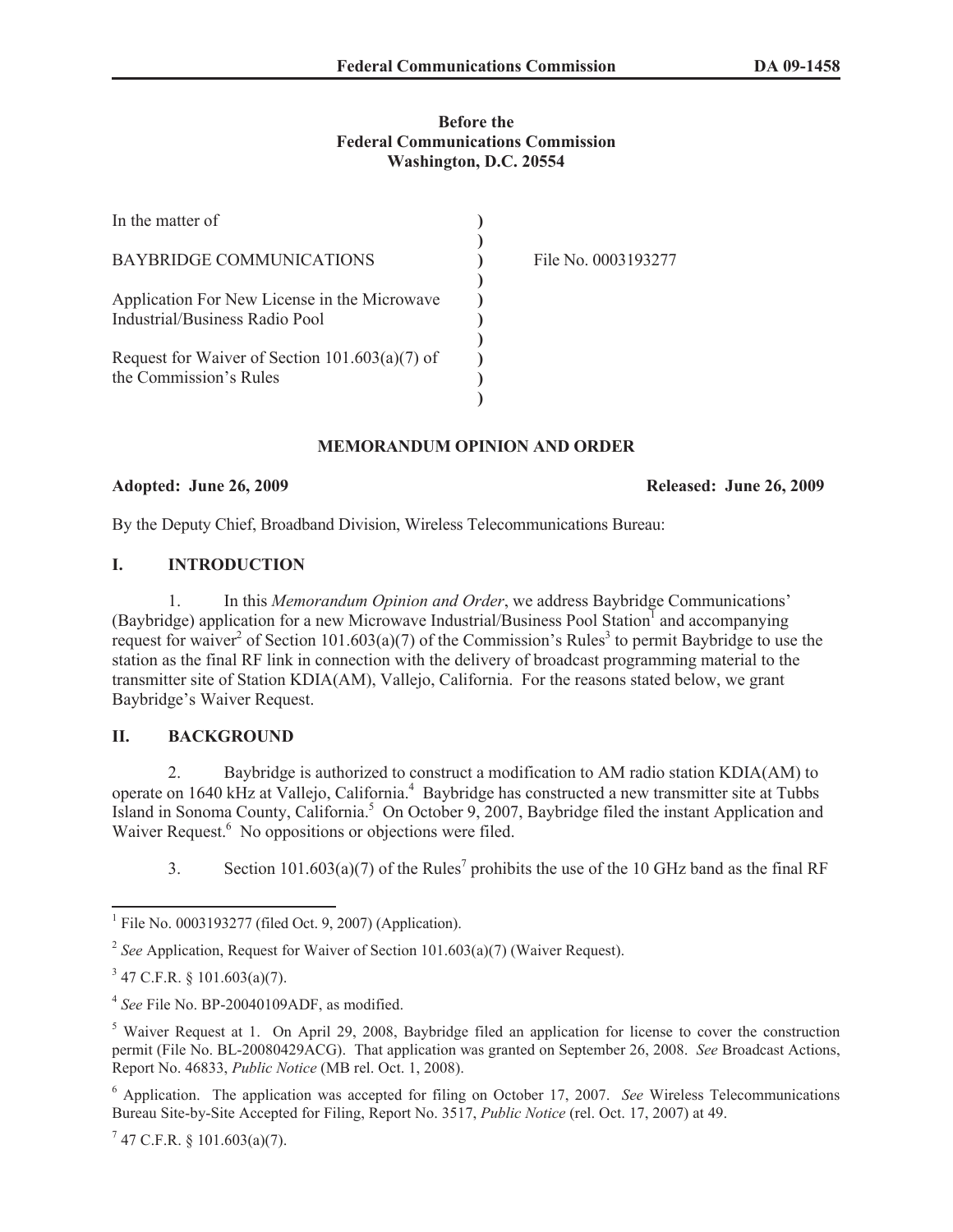link to deliver Baybridge's broadcast signal to its transmitter site. Baybridge has concluded, however, that it must rely on spectrum in the Microwave Industrial/Business service to deliver the broadcast signal from the main studio location in Richmond, California to the transmitter site at Tubbs Island.<sup>8</sup> According to Baybridge and Comsearch, Baybridge's frequency coordinator, there is no available spectrum in the 948 MHz Broadcast Auxiliary Service (BAS) band.<sup>9</sup> Baybridge and Comsearch state that because the path between the main studio location and the Tubbs Island transmitter site is too long (11.8 miles),<sup>10</sup> use of the 13 GHz, 18 GHz and 23 GHz bands would not satisfy the reliability requirements set forth by the equipment manufacturers.<sup>11</sup> Baybridge contends that these bands suffer substantial signal degradation due to terrain and weather.<sup>12</sup> Baybridge also states that it plans to construct the 10 GHz link for control, telephone, and data network services in any case, and thus additional use of the link for audio transmission would be spectrally efficient.<sup>13</sup> Finally, Baybridge argues that the use of other spectrum would be inefficient, as it would typically require a bandwidth of 12.5 MHz, whereas the instant facility would only require a 2.5 MHz bandwidth.<sup>14</sup> Baybridge concludes use of the 10 GHz band to deliver KDIA(AM)'s broadcast signal to the Tubbs Island transmitter site would result in the most spectrallyefficient usage, would not cause interference to other licensees, and would not suffer substantial fade due to terrain and weather factors.<sup>15</sup>

#### **III. DISCUSSION**

4. Section 1.925(b)(3) of the Commission's Rules requires parties seeking a waiver to demonstrate that:

(i) The underlying purpose of the rule(s) would not be served or would be frustrated by application to the instant case, and that a grant of the requested waiver would be in the public interest; or

(ii) In view of unique or unusual factual circumstances of the instant case, application of the rule(s) would be inequitable, unduly burdensome or contrary to the public interest, or the applicant has no reasonable alternative.<sup>16</sup>

The Part 101 rules were simplified and streamlined to "encourage more efficient use of the microwave spectrum by permitting more intensive use of microwave equipment,"<sup>17</sup> and to "lead to economies of

<sup>11</sup> Waiver Request at 2; Comsearch Statement.

<sup>12</sup> *Id.* at 2.

 $^{13}$  *Id*.

 $14$  *Id*.

 $16$  47 C.F.R. § 1.925(b)(3)(i)-(ii).

<sup>17</sup> Common Carrier and Private Operational Fixed Services, *Report and Order*, WT Docket No. 94-148, CC Docket No. 93-2, and RM-7861, 11 FCC Rcd 13449, 13452 (1996).

<sup>&</sup>lt;sup>8</sup> Waiver Request at 1.

<sup>9</sup> Waiver Request at 2; Statement of Greg Macey, Senior Manager, Microwave Engineering, Comsearch (Oct. 8, 2007) (Comsearch Statement).

<sup>&</sup>lt;sup>10</sup> In the Waiver Request, Baybridge alleges that the path length is 33 miles. Waiver Request at 2. Our analysis shows that the path length is 19.08 km (11.8 miles). Notwithstanding the discrepancy, staff analysis confirms that use of the 13 GHz, 18 GHz and 23 GHz bands would not satisfy the reliability requirements set forth by equipment manufacturers.

<sup>15</sup> *Id*.